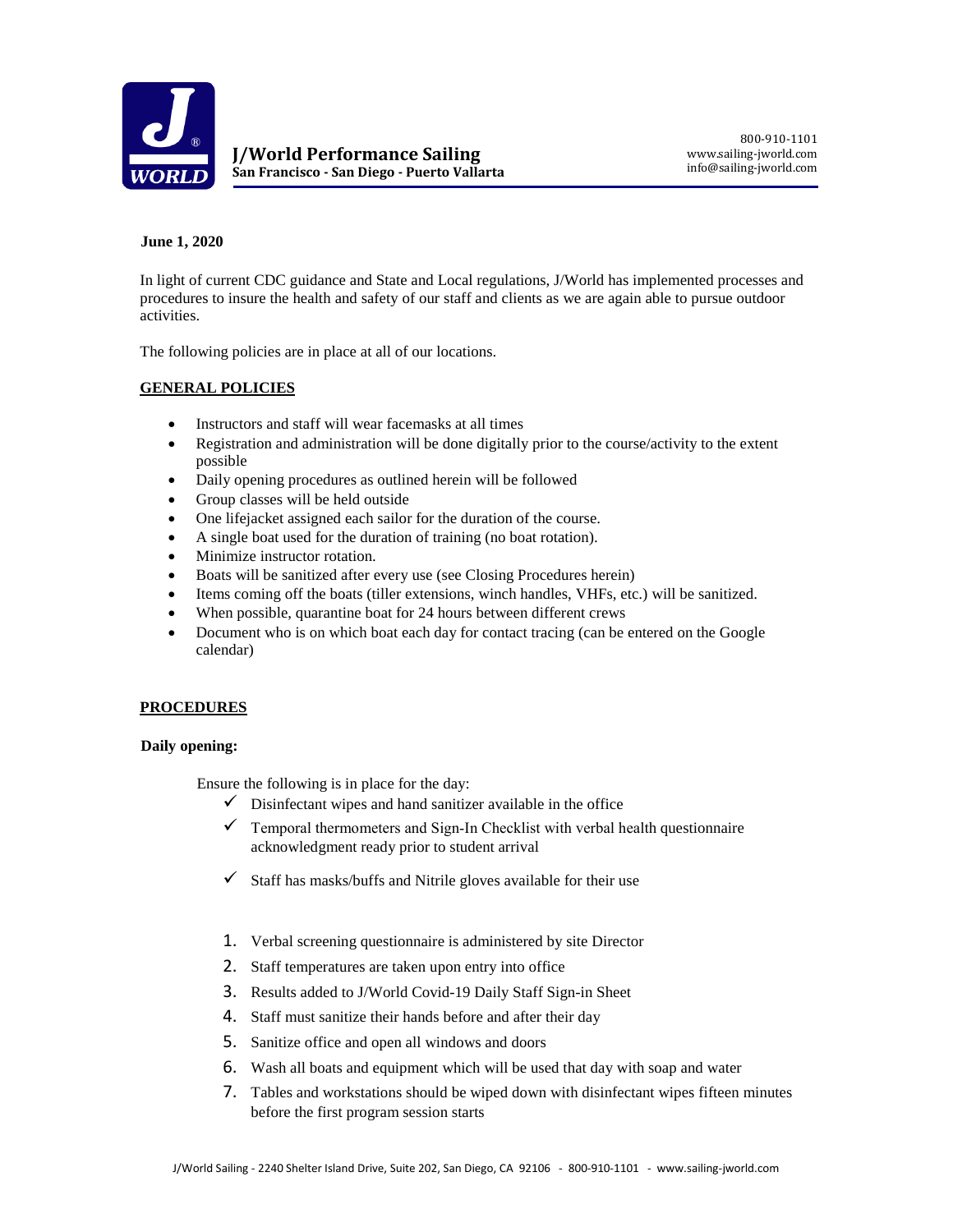## **Wellness Screening** (performed by Instructor upon student arrival at J/World):

## **1. Verbal Questionnaire**

- i. Have you had fever, cough, sore throat, shortness of breath, vomiting, diarrhea, or a rash in the last 5 days?
- ii. Have you been exposed to someone who has been diagnosed with the COVID‐19?
- iii. Have you traveled internationally in the last two weeks?

If the student answers **yes** to any of these questions, they will be asked to reschedule their lesson at a time when they are able to answer **no** to all three questions.

#### **2. Temperature Check**

Once the student passes the verbal questionnaire, the instructor should wear gloves and take forehead temperature of student twice.

Instructor to note verbal screening acknowledgment and record both temperature readings on the daily student sign-in sheet

Acceptable temperatures vary by county. The San Diego County temperature limit is 100.4 F. Update your procedure with your local county recommendation

Students who have temperature below the acceptable limit should be asked to go the restroom to wash their hands prior to starting the day.

Students with temperatures above the limit will be asked to reschedule their lesson at a time after they are fever free without fever reducing medication for at least 5 days.

#### **3. Daily Safety Briefing:**

Instructor will start the day with a daily safety review of general hygiene practices, safety reminders, and any special circumstances of situations of which the students need to be aware.

#### **Daily Closing**

- 1. Office Sanitation (after last student leaves J/World)
	- a. Disinfect all tabletops, devices, and equipment used in the office during day.
	- b. Remove all trash/debris off the floor
	- c. Take the trash out to the dumpster
	- d. Disinfect all door handles (interior and exterior)
	- e. Wipe down switch plates and turn off all lights
- 2. Boat Sanitation Wash all boats and equipment used that day with soap and water
- 3. Use hand sanitizer or visit restroom to wash hands one last time
- 4. Instructors should wash clothes and disinfect upon getting home.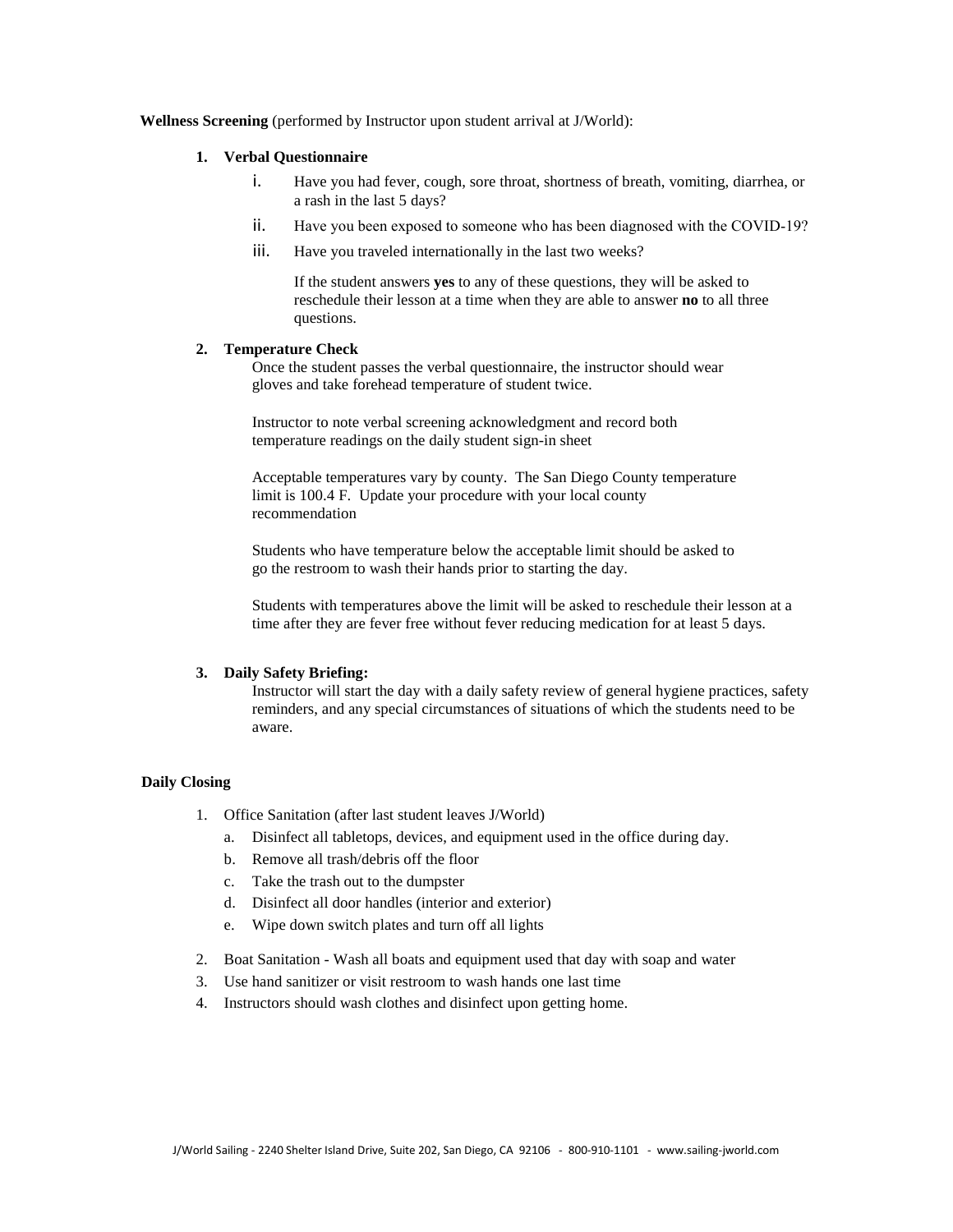# **Protocol for Health Concerns:**

If student or instructor exhibits signs of illness or experiences any symptoms, the following protocol will be implemented:

- 1. Instructor will call the site Director and inform of situation
- 2. Site Director and one support staff to retrieve student or instructor for visual assessment in the J/World office.
- 3. Staff may take temperature as needed (medical gloves must be worn)
- 4. First Aid may be administered as needed (medical gloves must be worn
- 5. Site Director calls emergency contact and requests that the member be picked up as soon as possible
- 6. Site Director to document detailed account of incident, persons present, symptoms, steps taken, and outcome to include in end of day summary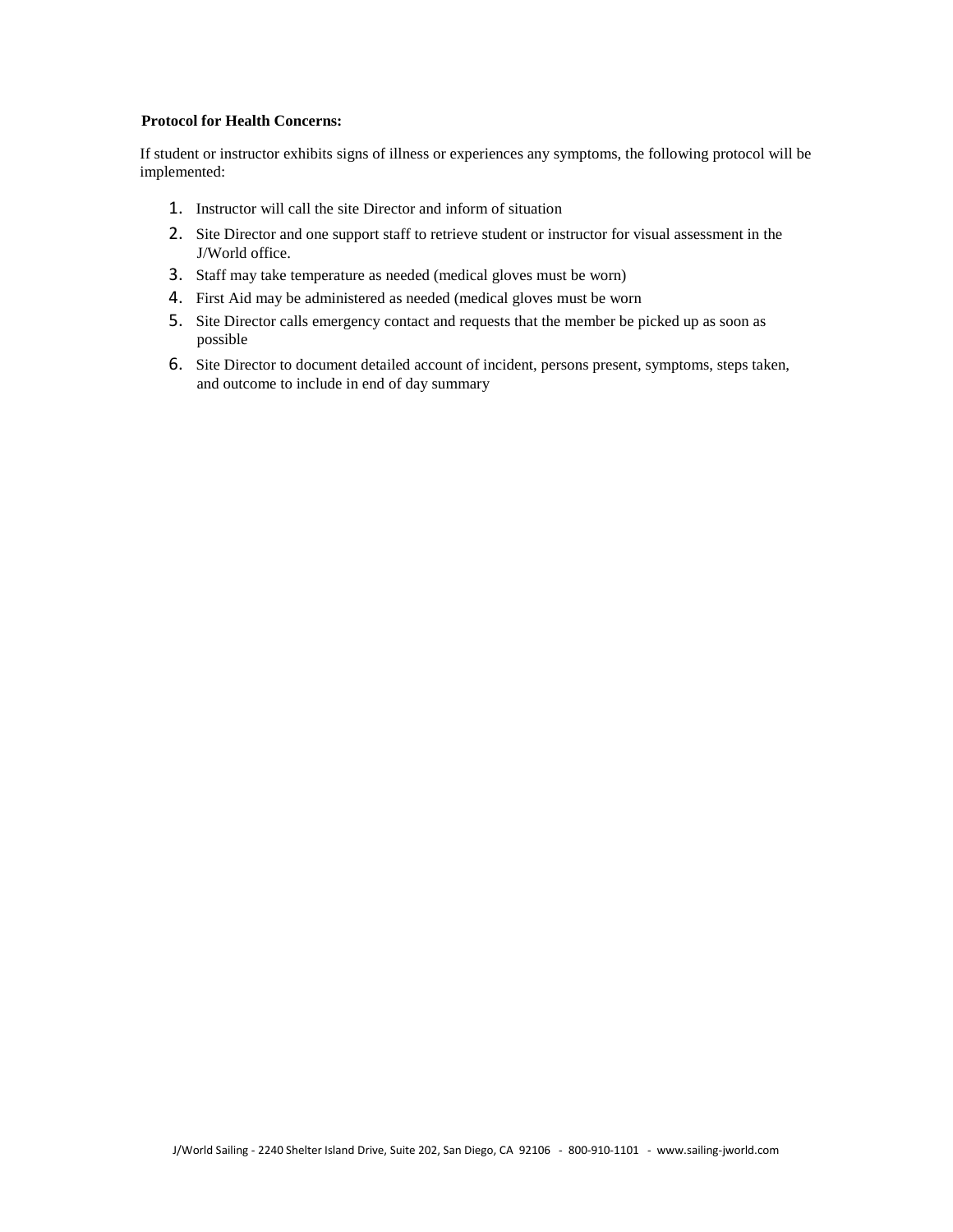| JWorld Covid-19 Daily Staff Sign-in Sheet |      |          |           |             |           |           |          |  |  |  |  |  |
|-------------------------------------------|------|----------|-----------|-------------|-----------|-----------|----------|--|--|--|--|--|
|                                           | Name | Arrival  | Verbal    | Temperature | Admitted  | Departure | Comments |  |  |  |  |  |
|                                           |      | Date and | Questions | Readings    | to JWorld | Time      |          |  |  |  |  |  |
|                                           |      | Time     | Passed    |             |           |           |          |  |  |  |  |  |
| 1                                         |      |          | Yes / No  |             | Yes / No  |           |          |  |  |  |  |  |
| 2                                         |      |          | Yes / No  |             | Yes / No  |           |          |  |  |  |  |  |
| 3                                         |      |          | Yes / No  |             | Yes / No  |           |          |  |  |  |  |  |
| 4                                         |      |          | Yes / No  |             | Yes / No  |           |          |  |  |  |  |  |
| 5                                         |      |          | Yes / No  |             | Yes / No  |           |          |  |  |  |  |  |
| 6                                         |      |          | Yes / No  |             | Yes / No  |           |          |  |  |  |  |  |
| 7                                         |      |          | Yes / No  |             | Yes / No  |           |          |  |  |  |  |  |
| 8                                         |      |          | Yes / No  |             | Yes / No  |           |          |  |  |  |  |  |
| 9                                         |      |          | Yes / No  |             | Yes / No  |           |          |  |  |  |  |  |
| 10                                        |      |          | Yes / No  |             | Yes / No  |           |          |  |  |  |  |  |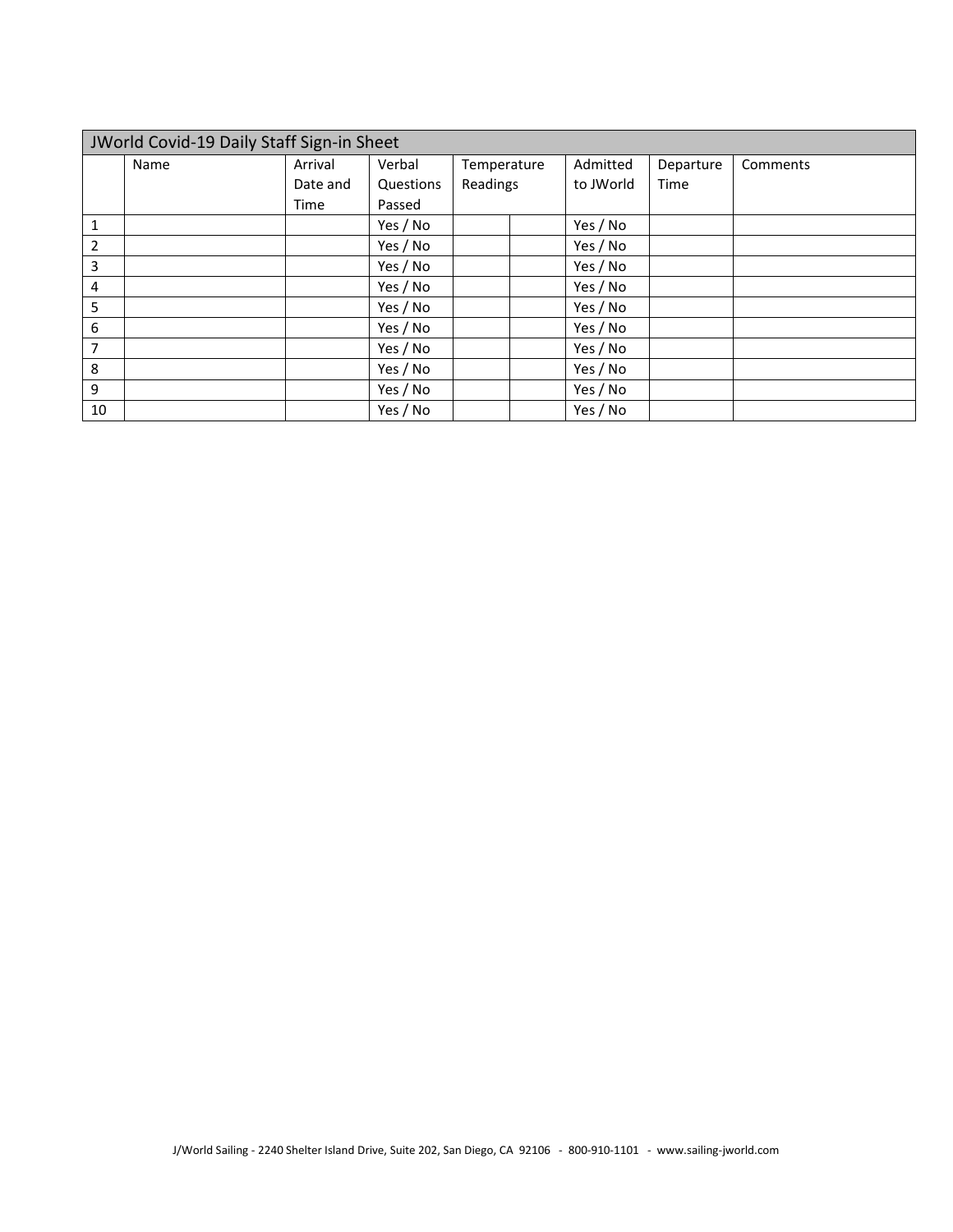| JWorld Covid-19 Daily Student Sign-in Sheet |      |          |           |             |  |           |           |          |  |  |
|---------------------------------------------|------|----------|-----------|-------------|--|-----------|-----------|----------|--|--|
|                                             | Name | Arrival  | Verbal    | Temperature |  | Admitted  | Departure | Comments |  |  |
|                                             |      | Date and | Questions | Readings    |  | to JWorld | Time      |          |  |  |
|                                             |      | Time     | Passed    |             |  |           |           |          |  |  |
| $\mathbf{1}$                                |      |          | Yes / No  |             |  | Yes / No  |           |          |  |  |
| $\overline{2}$                              |      |          | Yes / No  |             |  | Yes / No  |           |          |  |  |
| 3                                           |      |          | Yes / No  |             |  | Yes / No  |           |          |  |  |
| $\overline{4}$                              |      |          | Yes / No  |             |  | Yes / No  |           |          |  |  |
| 5                                           |      |          | Yes / No  |             |  | Yes / No  |           |          |  |  |
| 6                                           |      |          | Yes / No  |             |  | Yes / No  |           |          |  |  |
| $\overline{7}$                              |      |          | Yes / No  |             |  | Yes / No  |           |          |  |  |
| 8                                           |      |          | Yes / No  |             |  | Yes / No  |           |          |  |  |
| 9                                           |      |          | Yes / No  |             |  | Yes / No  |           |          |  |  |
| 10                                          |      |          | Yes / No  |             |  | Yes / No  |           |          |  |  |
| 11                                          |      |          | Yes / No  |             |  | Yes / No  |           |          |  |  |
| 12                                          |      |          | Yes / No  |             |  | Yes / No  |           |          |  |  |
| 13                                          |      |          | Yes / No  |             |  | Yes / No  |           |          |  |  |
| 14                                          |      |          | Yes / No  |             |  | Yes / No  |           |          |  |  |
| 15                                          |      |          | Yes / No  |             |  | Yes / No  |           |          |  |  |
| 16                                          |      |          | Yes / No  |             |  | Yes / No  |           |          |  |  |
| 17                                          |      |          | Yes / No  |             |  | Yes / No  |           |          |  |  |
| 18                                          |      |          | Yes / No  |             |  | Yes / No  |           |          |  |  |
| 19                                          |      |          | Yes / No  |             |  | Yes / No  |           |          |  |  |
| 20                                          |      |          | Yes / No  |             |  | Yes / No  |           |          |  |  |
| 21                                          |      |          | Yes / No  |             |  | Yes / No  |           |          |  |  |
| 22                                          |      |          | Yes / No  |             |  | Yes / No  |           |          |  |  |
| 23                                          |      |          | Yes / No  |             |  | Yes / No  |           |          |  |  |
| 24                                          |      |          | Yes / No  |             |  | Yes / No  |           |          |  |  |
| 25                                          |      |          | Yes / No  |             |  | Yes / No  |           |          |  |  |
| 26                                          |      |          | Yes / No  |             |  | Yes / No  |           |          |  |  |
| 27                                          |      |          | Yes / No  |             |  | Yes / No  |           |          |  |  |
| 28                                          |      |          | Yes / No  |             |  | Yes / No  |           |          |  |  |
| 29                                          |      |          | Yes / No  |             |  | Yes / No  |           |          |  |  |
| 30                                          |      |          | Yes / No  |             |  | Yes / No  |           |          |  |  |